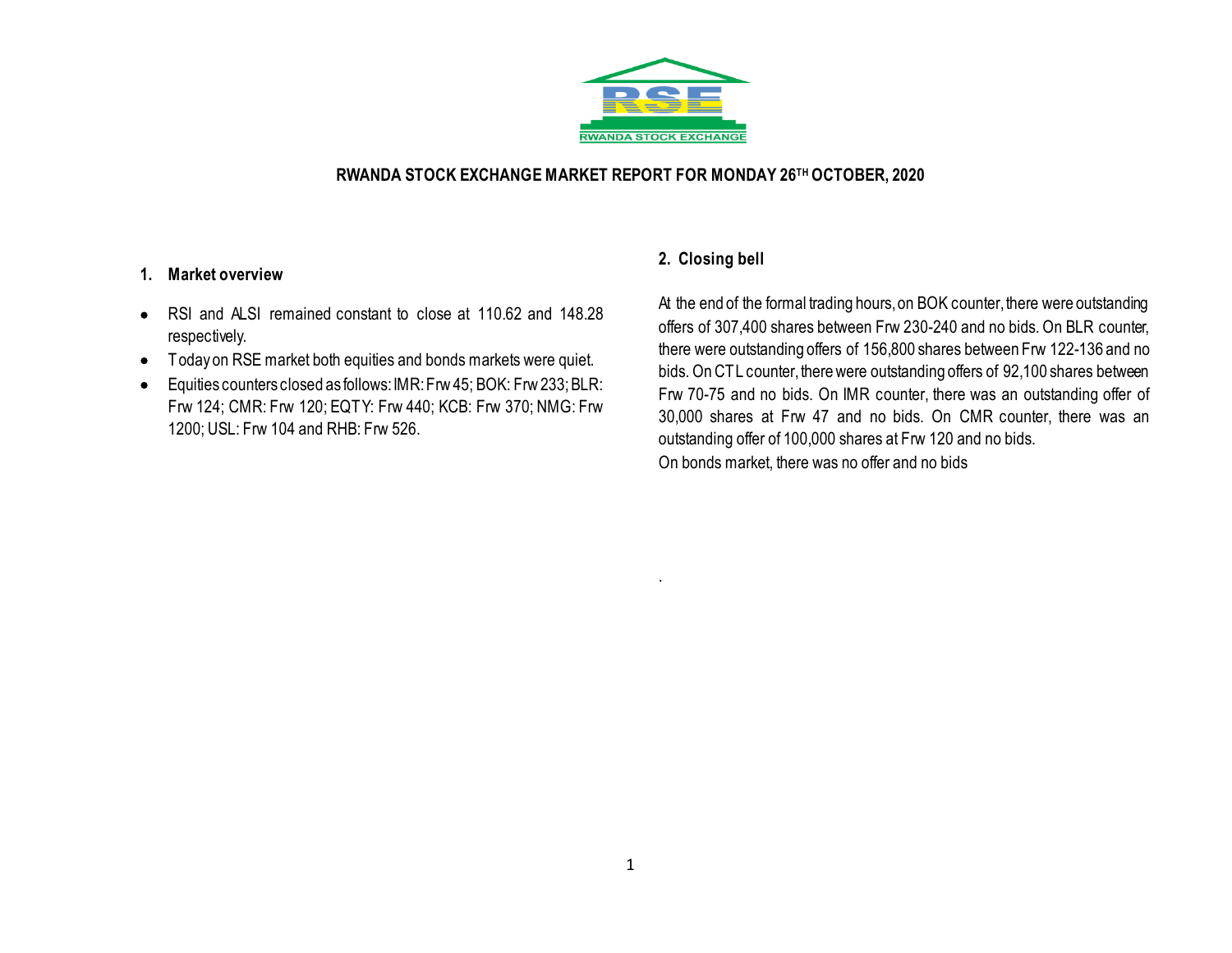#### **3. Equities Market on 26/10/2020**

|                     | <b>Stock</b> |             | Past 12       |             | <b>Today's session</b> | <b>Closing</b> | Prev. | Change | <b>Volume</b> | Value |
|---------------------|--------------|-------------|---------------|-------------|------------------------|----------------|-------|--------|---------------|-------|
| <b>ISIN-CODE</b>    |              | <b>High</b> | months<br>Low | <b>High</b> | Low                    |                |       |        |               |       |
| RW000A1JCYA5        | <b>BOK</b>   | 275         | 233           | 0.00        | 0.00                   | 233            | 233   | 0.00   | 0.00          | 0.00  |
| RW000A1H63N6        | <b>BLR</b>   | 147         | 124           | 0.00        | 0.00                   | 124            | 124   | 0.00   | 0.00          | 0.00  |
| KE0000000380        | <b>NMG</b>   | 1,200       | 1,200         | 0.00        | 0.00                   | 1,200          | 1,200 | 0.00   | 0.00          | 0.00  |
| KE0000000315        | <b>KCB</b>   | 370         | 370           | 0.00        | 0.00                   | 370            | 370   | 0.00   | 0.00          | 0.00  |
| KE0000000489        | <b>USL</b>   | 104         | 104           | 0.00        | 0.00                   | 104            | 104   | 0.00   | 0.00          | 0.00  |
| KE0000000554        | <b>EQTY</b>  | 445         | 350           | 0.00        | 0.00                   | 440            | 440   | 0.00   | 0.00          | 0.00  |
| <b>RW000A14UYP4</b> | <b>CTL</b>   | 80          | 55            | 0.00        | 0.00                   | 70             | 70    | 0.00   | 0.00          | 0.00  |
| <b>RW000A2DN989</b> | <b>IMR</b>   | 90          | 42            | 0.00        | 0.00                   | 45             | 45    | 0.00   | 0.00          | 0.00  |
| ZAE000244737        | <b>RHB</b>   | 0.00        | 0.00          | 0.00        | 0.00                   | 526            | 526   | 0.00   | 0.00          | 0.00  |
| RW000A2QAPH5        | <b>CMR</b>   | 0.00        | 0.00          | 0.00        | 0.00                   | 120            | 120   | 0.00   | 0.00          | 0.00  |

| <b>Market Status</b> |          |
|----------------------|----------|
| 08h50-08h59          | Pre-Open |
| 09h00-12h00          | Open     |
| 12h00-08h50          | Close    |

| <b>INDICES</b>                      | <b>Previous</b> | <b>Today</b> | <b>Points</b> | Change % | Exchange rate against Frw as at 26/10/2020 |        |        |                |  |
|-------------------------------------|-----------------|--------------|---------------|----------|--------------------------------------------|--------|--------|----------------|--|
|                                     |                 |              |               |          | Currency                                   | Sell   | Buy    | <b>Average</b> |  |
| <b>RSI</b>                          | 110.62          | 110.62       | 0.00          | 0.00     |                                            |        |        |                |  |
|                                     |                 |              |               |          | <b>USD</b>                                 | 972.12 | 953.06 | 962.59         |  |
| <b>ALSI</b>                         | 148.28          | 148.28       | 0.00          | 0.00     | <b>KES</b>                                 | 8.93   | 8.76   | 8.85           |  |
|                                     |                 |              |               |          | <b>UGS</b>                                 | 0.26   | 0.25   | 0.25           |  |
| <b>OTHER TRADING</b><br><b>STAT</b> |                 |              |               |          | <b>BIF</b>                                 | 0.50   | 0.49   | 0.49           |  |
| <b>Shares traded</b>                | 4,700           | 0.00         | (4,700)       | (100)    | TZS                                        | 0.41   | 0.41   | 0.41           |  |
|                                     |                 |              |               |          | <b>ZAR</b>                                 | 59.80  | 58.63  | 59.22          |  |
| <b>Equity Turnover</b>              | 329,000         | 0.00         | (329,000)     | (100)    | <b>Market Capitalization (Frw)</b>         |        |        |                |  |
| Number of deals                     | 1.00            | 0.00         | (1.00)        | (100)    | 3,452,847,266,242                          |        |        |                |  |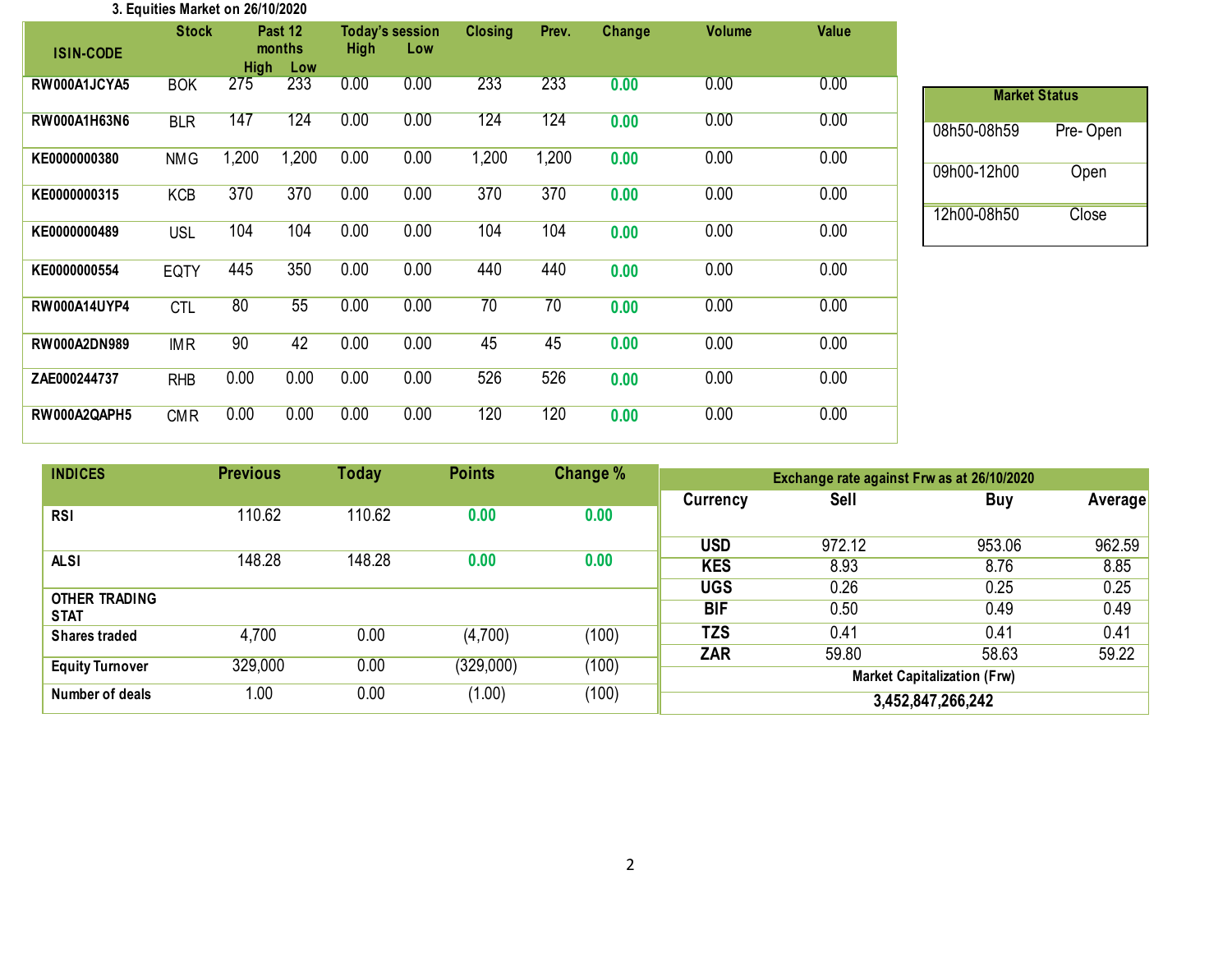**4. INDICES**



# **5. Bond market on 26/10/2020**

A**.** Government bonds

| <b>ISIN-CODE</b>    | <b>Status</b> | <b>Security</b> | <b>Maturity</b> | <b>Coupon rate</b> | Close.                 | Prev.                  | <b>Bids</b> | <b>Offers</b> | <b>Bond traded</b> |
|---------------------|---------------|-----------------|-----------------|--------------------|------------------------|------------------------|-------------|---------------|--------------------|
| RW000A1ZTAM0        |               | FXD4/2014/7yrs  | 19/11/2021      | 12.475%            | <b>Price</b><br>108.75 | <b>Price</b><br>106.85 | 0.00        | 0.00          | 0.00               |
|                     |               |                 | 25/05/2025      | 12.925%            | 104                    | 101.72                 | 0.00        | 0.00          | 0.00               |
| <b>RW000A1Z2RJ7</b> |               | FXD2/2015/10yrs |                 |                    |                        |                        |             |               |                    |
| <b>RW000A187NK1</b> |               | FDX1/2016/5yrs  | 19/02/2021      | 12.00%             | 103.4                  | 103.32                 | 0.00        | 0.00          | 0.00               |
| RW000A182K48        |               | FXD2/2016/15Yrs | 09/05/2031      | 13.5%              | 104.7                  | 102                    | 0.00        | 0.00          | 0.00               |
| RW000A185V91        |               | FXD 3/2016/5Yrs | 20/08/2021      | 12.25%             | 102                    | 102                    | 0.00        | 0.00          | 0.00               |
| <b>RW000A19D0U5</b> |               | FXD1/2017/5Yrs  | 18/02/2022      | 12.375%            | 102.2                  | 104.4                  | 0.00        | 0.00          | 0.00               |
| <b>RW000A19JG53</b> |               | FXD2/2017/7Yrs  | 17/05/2024      | 12.675%            | 104.2                  | 103.3                  | 0.00        | 0.00          | 0.00               |
| <b>RW000A19NL84</b> |               | FXD3/2017/5Yrs  | 19/08/2022      | 12.200%            | 104.35                 | 104.33                 | 0.00        | 0.00          | 0.00               |
| RW000A19S1Q4        | Re-opened     | FXD4/2017/7Yrs  | 15/11/2024      | 12.40%             | 108                    | 104                    | 0.00        | 0.00          | 0.00               |
| RW000A19W8Z4        |               | FXD1/2018/5Yrs  | 17/02/2023      | 11.80%             | 102.5                  | 103                    | 0.00        | 0.00          | 0.00               |
| <b>RW000A19HS6</b>  | Re-opened     | FXD2/2018/10Yrs | 12/05/2028      | 12.50%             | 103.1                  | 103                    | 0.00        | 0.00          | 0.00               |
| RW000A194997        | Re-opened     | FXD3/2018/15Yrs | 05/08/2033      | 12.9%              | 101                    | 104.5                  | 0.00        | 0.00          | 0.00               |
| <b>RW000A2RUZ00</b> |               | FXD4/2018/3Yrs  | 19/11/2021      | 11.150%            | 106.87                 | 106                    | 0.00        | 0.00          | 0.00               |
| RW000A2RYEG9        | Re-opened     | FXD1/2019/7Yrs  | 13/02/2026      | 11.850%            | 104.8                  | 100.5                  | 0.00        | 0.00          | 0.00               |
| RW000A2R26W1        | Re-opened     | FXD2/2019/5Yrs  | 17/05/2024      | 11.300%            | 105.1                  | 103.57                 | 0.00        | 0.00          | 0.00               |
| RW000A2R64M3        | Re-opened     | FXD3/2019/20Yrs | 29/07/2039      | 13.250%            | 103                    | 101.3                  | 0.00        | 0.00          | 0.00               |
| <b>RW000A2SA2Y9</b> | Re-opened     | FXD4/2019/3Yrs  | 18/11/2022      | 10.950%            | 104.549                | 103.37                 | 0.00        | 0.00          | 0.00               |
| <b>RW000A2SA2Z6</b> | Re-opened     | FXD5/2019/7Yrs  | 13/11/2026      | 11.550%            | 104.7                  | 103.4462               | 0.00        | 0.00          | 0.00               |
| <b>RW000A2SB2X0</b> |               | FXD1/2020/3Yrs  | 20/01/2023      | 10.800%            | 100                    | 100                    | 0.00        | 0.00          | 0.00               |
| <b>RW000A28UBB2</b> | Re-opened     | FXD2/2020/15Yrs | 02/02/2035      | 12.550%            | 104.8                  | 104.5                  | 0.00        | 0.00          | 0.00               |
| <b>RW000A28VKN6</b> |               | FXD3/2020/3Yrs  | 24/03/2023      | 10.650%            | 102.2                  | 102                    | 0.00        | 0.00          | 0.00               |
| <b>RW000A28XYS2</b> | Re-opened     | FXD4/2020/10Yrs | 10/05/2030      | 12.150%            | 103                    | 104.89                 | 0.00        | 0.00          | 0.00               |
| RW000A281XB8        |               | FXD5/2020/5Yrs  | 18/08/2025      | 11.145%            | 102.519                | 100                    | 0.00        | 0.00          | 0.00               |
| RW000A281XA0        |               | FXD6/2020/20Yrs | 27/07/2040      | 13.150%            | 104.45                 | 103.1                  | 0.00        | 0.00          | 0.00               |